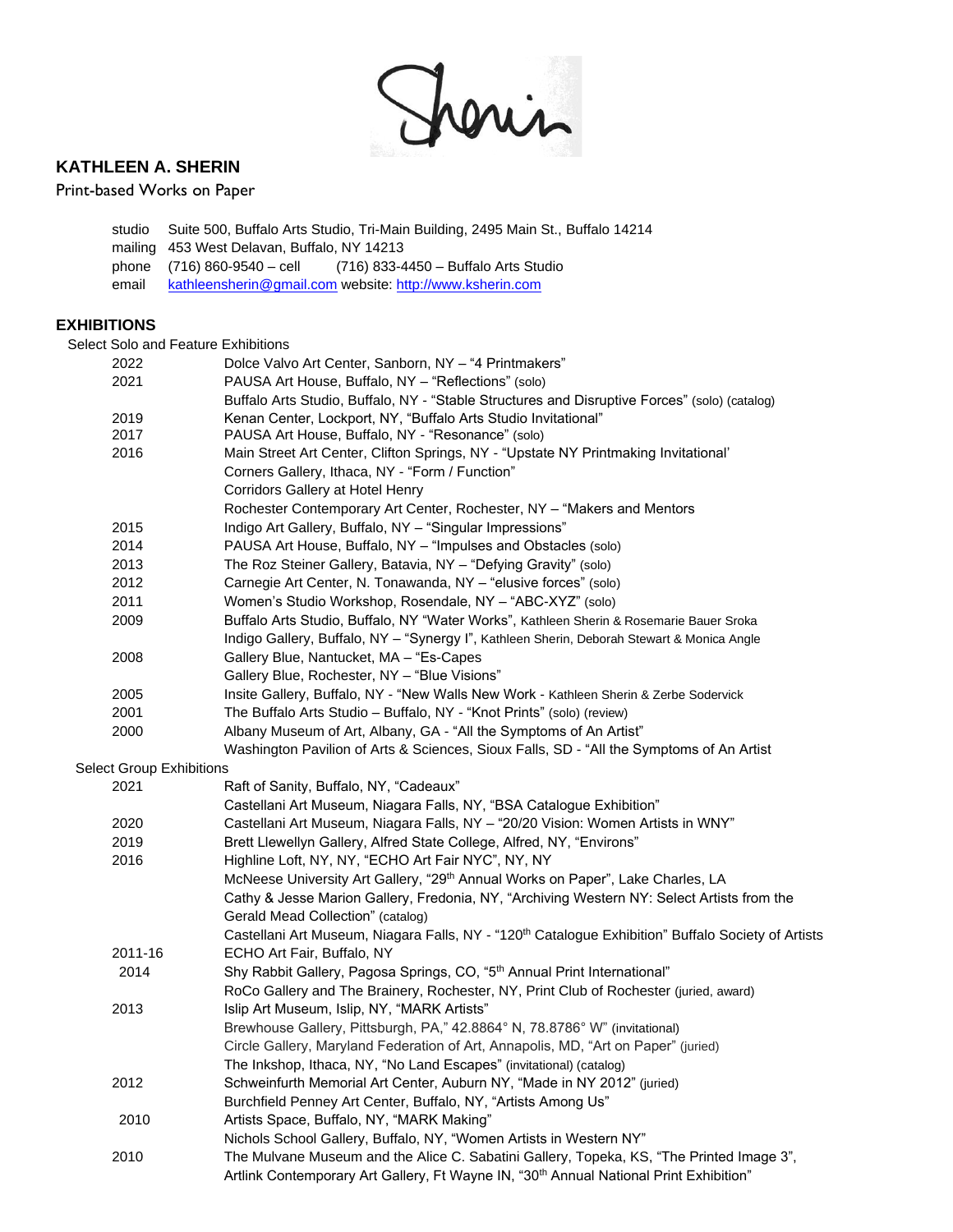| 2008 | Dyer Arts Gallery, Rochester, NY - Print Show (award)                               |
|------|-------------------------------------------------------------------------------------|
| 2006 | Burchfield-Penney, Buffalo, NY - "Think Ink"                                        |
|      | The Lucy Burne Gallery, Memorial Art Gallery, Rochester, NY                         |
| 2005 | "M&T Center, 1 Fountain Plaza, Buffalo, NY - "The Art of Printmaking"               |
|      | Art Dialogue Gallery, Buffalo, NY                                                   |
| 2004 | Print Media at UB - SUNY at Buffalo, Buffalo, NY                                    |
|      | Dyer Arts Center at R.I.T. Rochester, NY                                            |
|      | Gallery 164, Buffalo, NY, "4 x 40"                                                  |
| 2003 | The Elizabeth Collection - Rochester, NY                                            |
|      | The Garrett Club, Buffalo, NY (invitational)                                        |
| 2002 | Art Dialogue Gallery - Buffalo, NY (award)                                          |
|      | Gallery at Gateway - Rochester, NY                                                  |
| 2000 | Silvermine Guild Gallery, New Caanan CT - "23rd Annual Print Exhibition", (catalog) |
|      | Jean Paul Slusser Gallery, University of Michigan, Ann Arbor MI - "Blue"            |
| 1999 | Pittsburgh Center for the Arts, Pittsburgh, PA - "Monotypes" (award)                |
| 1990 | Albright-Knox Art Gallery - Buffalo, NY - "43rd Western New York" (award, catalog)  |
|      |                                                                                     |

### **NON-GALLERY / PUBLIC ART**

| 2020 | "on edge" - 6-foot cube cyanotype sculpture - Public Art Installation as part of Play/Ground, 2020 |
|------|----------------------------------------------------------------------------------------------------|
|      | "Dog Walk" - Public Art Installation- "Proximity – In Search for Life and Art"                     |
| 2018 | Room, Hertel Avenue Buffalo, "Kathleen Sherin & Malaisia" exhibit to coincide with first viewing   |
|      | of film "Malaisia" at North Park Theater, Buffalo, NY                                              |
| 2017 | Work selected for inclusion in film "Malaisia" filmed in Buffalo as work by major character        |
|      | including installation of faux exhibition. Film written and directed by Mac Capaccino              |
| 2016 | Work selected for cover of book – "Four Buffalo Poets"                                             |
|      |                                                                                                    |

#### **AWARDS**

| 2014 | Best of Show, Rochester Print Club, RoCo and the Brainery, Rochester, NY                  |
|------|-------------------------------------------------------------------------------------------|
| 2010 | Selected Artist, NYFA MARK10: New York Foundation for the Arts' competitive six-month     |
|      | statewide program for visual artists                                                      |
|      | Juror's Award, Arts & Cultural Council Gallery, Rochester, NY                             |
| 2008 | Best of Show, Print Show, Dyer Art Gallery, R.I.T., Rochester, NY                         |
| 2007 | Curators Choice Award - Area Artists Collection, Albright-Knox Art Gallery, Buffalo, NY   |
| 2005 | Artists Residency, Vermont Studio Center, Johnson, VT                                     |
| 2002 | Creative Residency, Centrum Arts Center, Port Townsend, WA                                |
|      | Second Place Award – Art Dialogue Gallery                                                 |
|      | Special Opportunities Stipend - NYFA                                                      |
| 2001 | Residency Fellowship - Womens Studio Workshop, Rosendale, NY                              |
| 2000 | Artist Printmaking Residency - Artpark - Lewiston, NY                                     |
|      | WEBLAB - Artists Website development project, Funded by NEA and The Benton Foundation     |
| 1999 | Juror's Award - Monotype Exhibit, Pittsburgh Center for the Arts, Pittsburgh, PA          |
| 1998 | Individual Artist Project Grant - County Initiative Program - Erie County                 |
|      | First Place - Big Orbit Gallery Annual Exhibition, Buffalo, NY                            |
| 1997 | Printmaking Residency, Kathy Caraccio Print Shop, NY, NY                                  |
| 1995 | Artist Residency Exchange Grant - Western NY- Funded by NYSCA (catalogue)                 |
| 1990 | Albright-Knox Art Gallery - Buffalo, NY -The Buffalo News Award for Printmaking-"43rd WNY |
|      | Show"                                                                                     |

## **COLLECTIONS**

| Roswell Park Cancer Institute, Buffalo, NY | Kathy Caraccio Printing Studio, New York, NY |
|--------------------------------------------|----------------------------------------------|
| Burchfield-Penny Art Center, Buffalo, NY   | James Hunter Design, San Francisco CA        |
| Gerald Mead Collection, Buffalo, NY        | <b>Numerous Private Collections</b>          |

### **REVIEWS/PUBLICATIONS**

"New Work by Kathleen Sherin at Buffalo Arts Studio" – Gerald Mead, Buffalo Rising (online publication) - 8/22/21, review of exhibition "*Stable Structures and Disruptive Forces*", Buffalo Arts Studio, 2021 "*Stable Structures and Disruptive Forces*" - catalogue essay – Shirley Verrico, Curator, Buffalo Arts Studio, 2021 "Risky Beeswax" - Jack Foran, Art Voice, 2/19/15, review of exhibition - *Singular Impressions*, Indigo Gallery 2015 "Wild Knot" - Patrica Pendelton, Art Voice, November 20, 2014, exhibition - *Impulses and Obstacles*, PAUSA, 2014 "An Exquisite Balance", catalogue essay by Richard Huntingtonexhibition - *Defying Gravity*, Roz Steiner Gallery, 2013